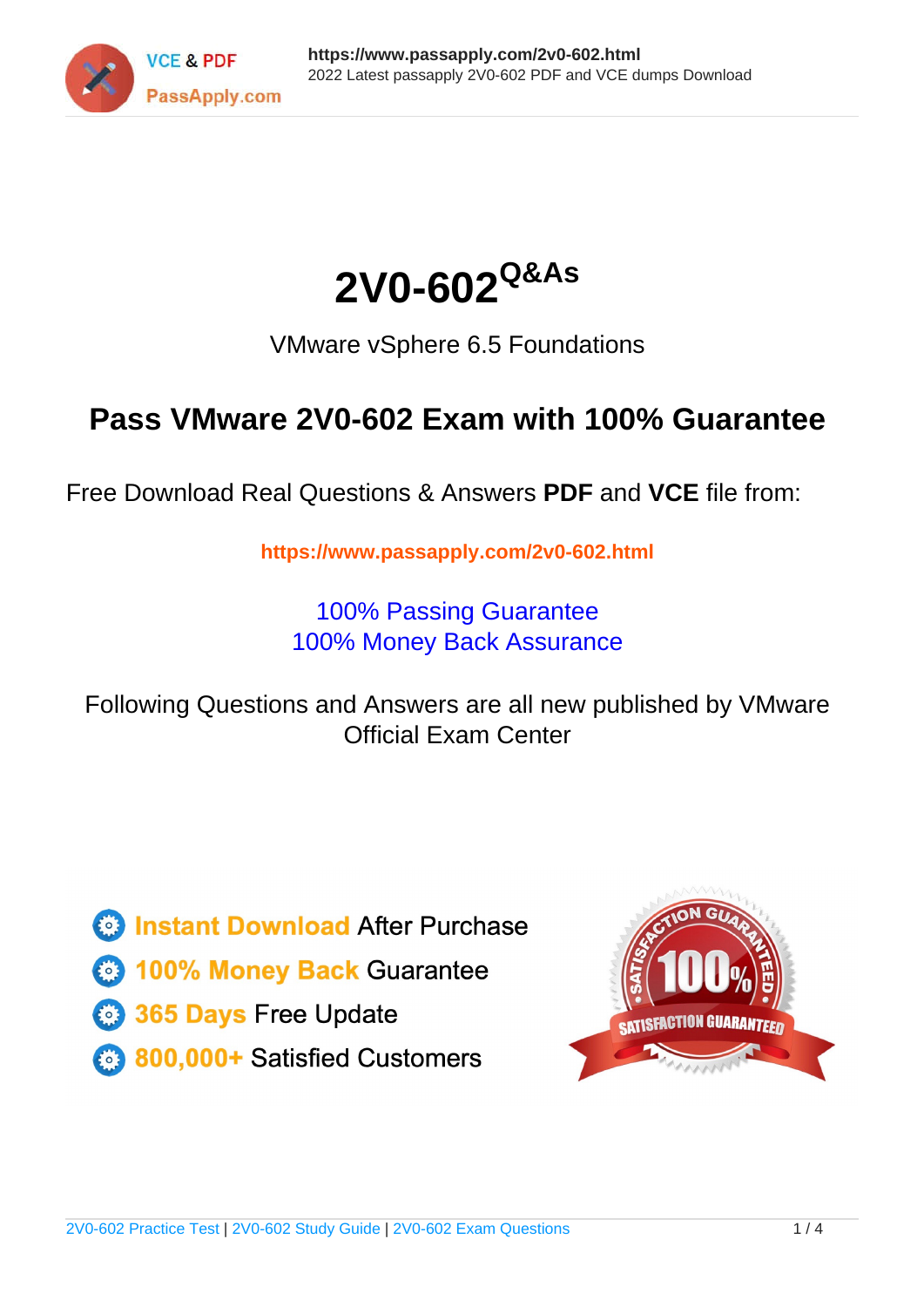

### **QUESTION 1**

Which two actions are required when enabling vFlash Read Cache for a virtual machine\\'s virtual disk? (Choose two.)

- A. A value in the Virtual Flash Read Cache text box must be entered.
- B. A Flash Resource Pool for Cache size reservation must be entered.
- C. The Device backing and the block size must be configured.
- D. The Enable virtual flash host swap cache check box must be selected.

Correct Answer: AD

### **QUESTION 2**

What three steps must be taken when removing a host from a vSAN-enabled cluster? (Choose three.)

- A. Remove disks from diskgroups, remove disk groups.
- B. Create at least one vSphere Standard Switch.
- C. Remove VMKernel port with vSAN traffic checkbox checked.
- D. Remove the host from vSAN cluster.
- E. Place the host into maintenance mode with Full Migration option selected.

Correct Answer: CDE

### **QUESTION 3**

In the vSphere environment there is a mix of ESXi hosts with versions 5.5, 6.0, and 6.5 in one DRS cluster. What is the highest virtual machine compatibility that can be used on all the hosts?

- A. vmx-10
- B. vmx-9
- C. vmx-11
- D. vmx-13

Correct Answer: A

### **QUESTION 4**

An administrator deploys vRealize Operations into a vSphere 6.x environment. After the deployment, the administrator notices that badges are not appearing. What is a likely cause of this behavior?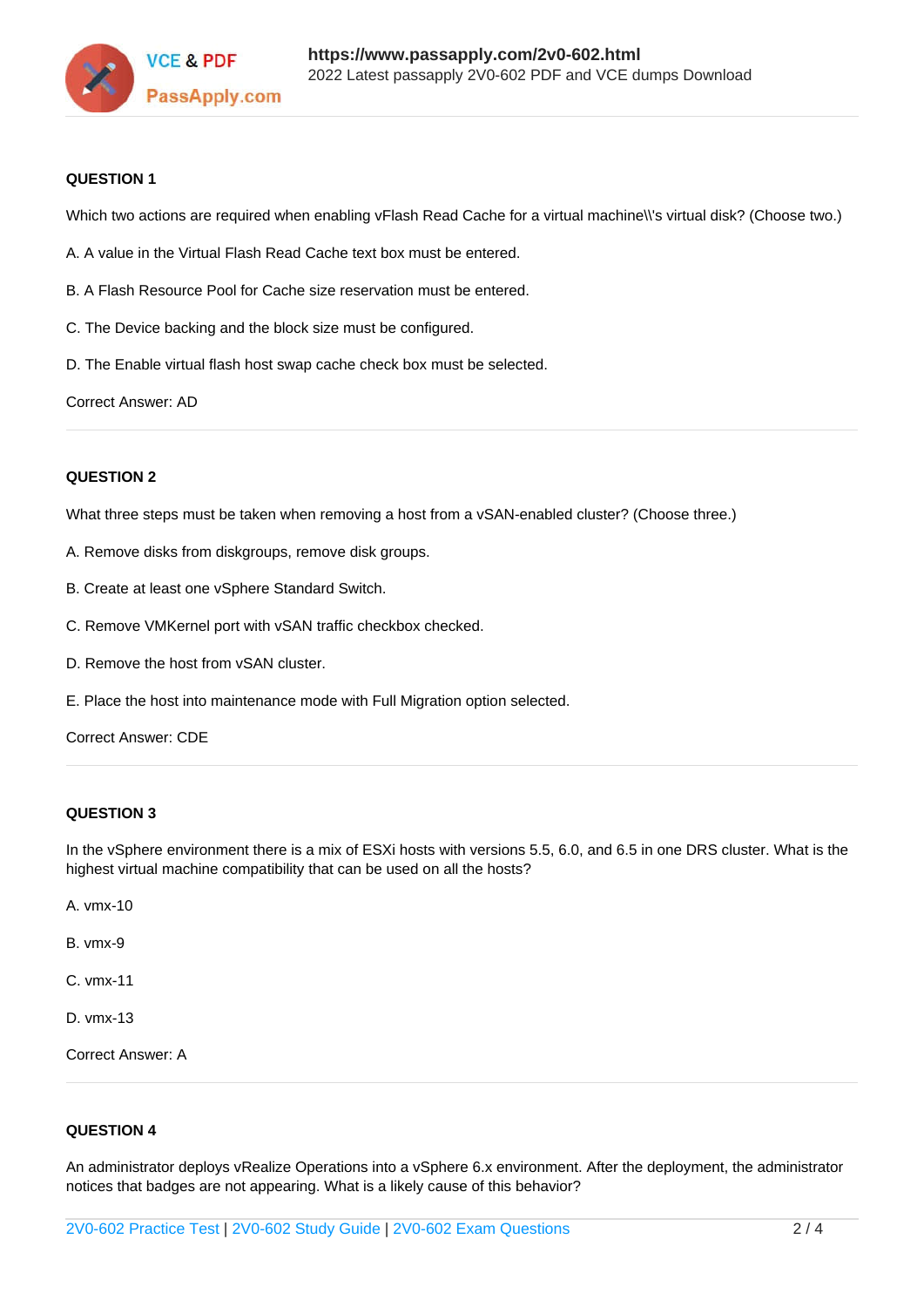

- A. Badges do not appear until you register vRealize Operations with vCenter Server.
- B. Badges do not appear until you register a vCenter Server in vRealize Operations.
- C. The vRealize Operations appliance needs to be redeployed.
- D. The vCenter Server appliance needs to be redeployed.

Correct Answer: A

### **QUESTION 5**

When viewing the Advanced Performance Charts in the vSphere Web Client, what two options determine the amount of historical data available in the chart? (Choose two.)

- A. Inventory object
- B. Statistical level
- C. Number of metric groups
- D. Collection interval

Correct Answer: BD

[2V0-602 Practice Test](https://www.passapply.com/2v0-602.html) [2V0-602 Study Guide](https://www.passapply.com/2v0-602.html) [2V0-602 Exam Questions](https://www.passapply.com/2v0-602.html)